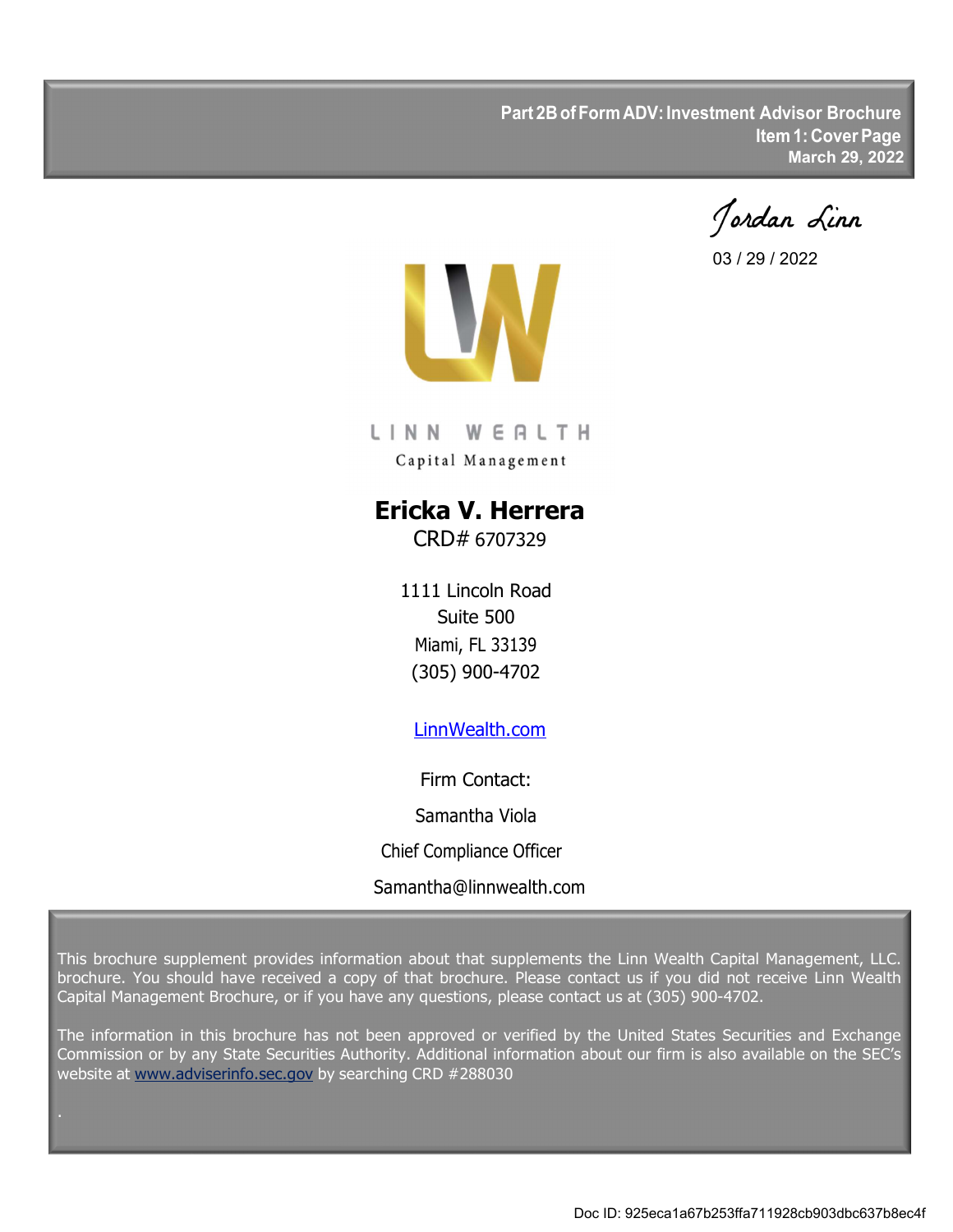

## **Item 2: Education Background & Business Experience**

 Ms. Herrera was born in 1979 and she received a Doctor of Optometry degree from Nova Southeastern University in 2007.

#### **Business Experience**

| <b>Firm Name and Title</b>                            | <b>Dates</b>       |
|-------------------------------------------------------|--------------------|
| AmeriSave Mortgage Corporation, Loan Officer          | 06/2020 to 02/2021 |
| Linn Wealth Capital Management, Fiduciary             | 04/2018 to present |
| MML Investors Services, LLC, Administrative Associate | 09/2016 to 02/2018 |
| Family Eye Health, Shareholder and Optometrist        | 09/2007 to 08/2016 |

## **Item 3: Disciplinary Information**

Ms. Herrera does not have any legal or disciplinary events to disclose. Ms. Herrera is not the subject of any pending legal, disciplinary or administrative proceedings.

### **Item 4: Other Business Activities**

Ms. Herrera does not engage in other business activities

#### **Item 5: Additional Compensation**

Ms. Herrera does not receive additional compensation.

**Page|2 Linn Wealth Capital Management, LLC**